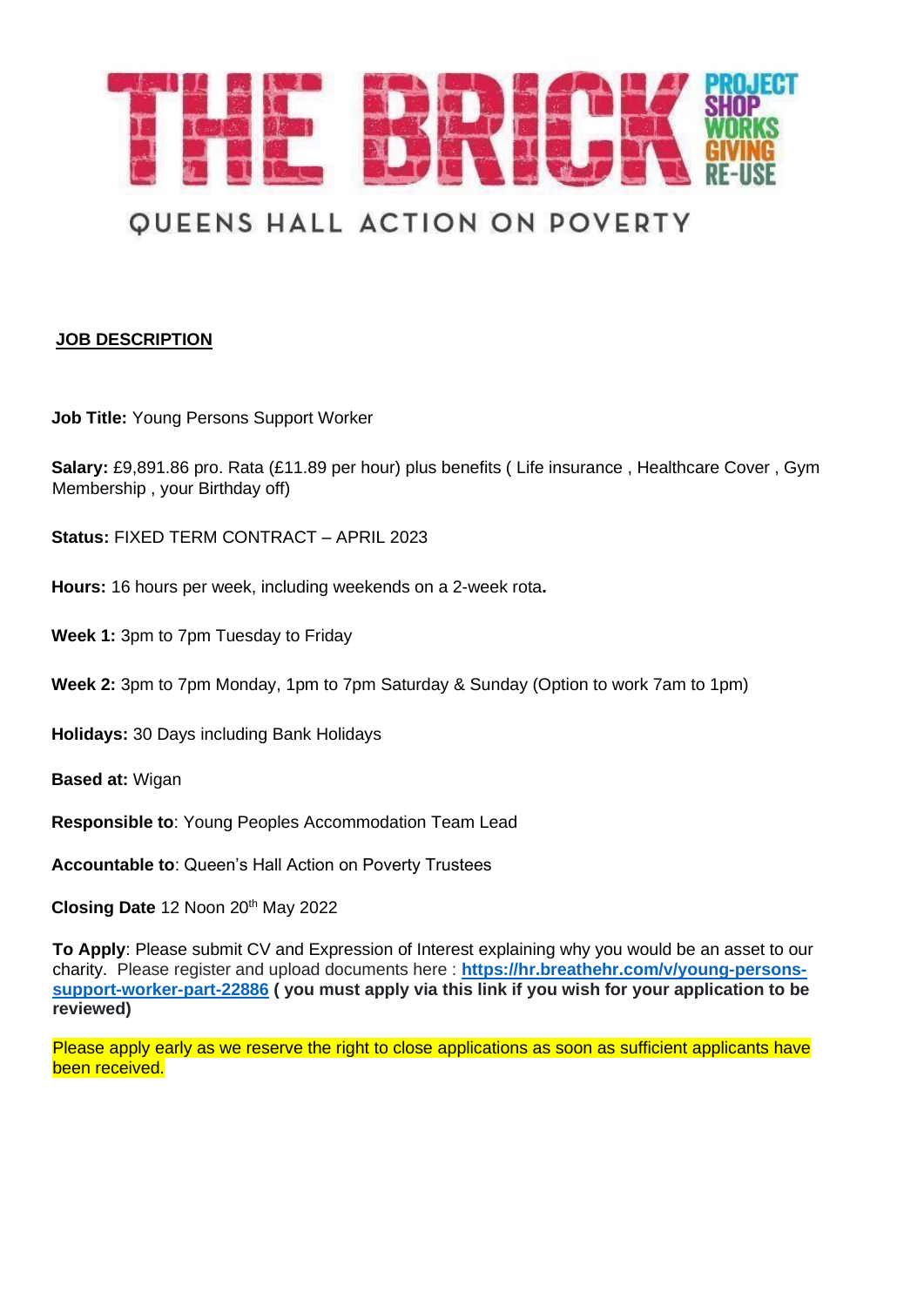#### *SUMMARY*

The Brick is a small charity with big aspirations for people in need within our community. We provide RELIEF, RESTORATION and REFORMATION by offering tailored support, hope, and opportunity to those looking to improve their quality of life. We now are looking for an enthusiastic, proactive and inspirational Emergency Access Intensive Housing Manager to join our team, a believer in the right to equal life chances with a passion to improve lives through collaboration and innovation.

#### *JOB PURPOSE*

The Young Peoples Accommodation is part of a community hub model that will offer wrap around care and support to those homeless and most vulnerable in Wigan. Individuals who stay at the Young Peoples Accommodation will be offered an intensive support package by key partners, highlighting agreed actions for sustainable move on. A Young Peoples Accommodation worker needs a knowledge and understanding of those The Brick look to house is critical in forming these holistic actions plans with support agencies. The intelligence collected on shift will be an integral part of the individual action plans used by agencies offering support.

The post holder will support the delivery and growth of the Young Peoples Accommodation hub and build trusting relationships with those using the provision and key partners. They will effectively and efficiently provide a safe and secure place to stay. An important element in keeping people safe is ensuring that the environment and its cleanliness is maintained, the post holder will support residents to engage in developing this and other life skills such as budgeting, cookery and domestic skills to support the sustainment of future properties as they transition through homelessness. They will identify needs and will liaise with key partners and services who will provide the appropriate support using a person-centred approach. These needs will be identified through carrying out inductions and support plans with individuals residing with The Brick and reviewing these through face-to-face sessions. They will work with individuals to identify opportunities of Restoration, in which they will engage as an expectation of placement at the Young Peoples Accommodation.

The post holder will be expected to take responsibility for personal development, identifying personal training needs and participate in regular supervision and appraisal.

#### **DUTIES WILL INCLUDE:**

- Working in an asset-based way, the post holder utilises a strengths-based approach to support planning and daily engagement with the residents to encourage independent living and explore appropriate move on options.
- Develop effective working relationships and links with other agencies to ensure every individual is receiving support through key agencies unique to them. Including but not limited to housing agencies, social services, Mental Health Team, other Tenancy Support Services, Alcohol and Drug Services, Complex Needs Team and Life Centre.
- The post holder will be required to share information with relevant partners to allow for continued ongoing engagement.
- To ensure that individuals are appropriately safeguarded and that all recording is completed to a high standard, in accordance to the safeguarding policy.
- To understand that individuals may have experienced tough life experiences and may require a greater level of understanding, thoughtfulness and empathy.
- To take part in the evaluation and development of service and to attend external meetings and case conferences.
- To ensure that regular case reviews are carried out within agreed timescales and that support and action plans are implemented and consistently high-quality case notes are recorded on Lamplight and other data base systems as required.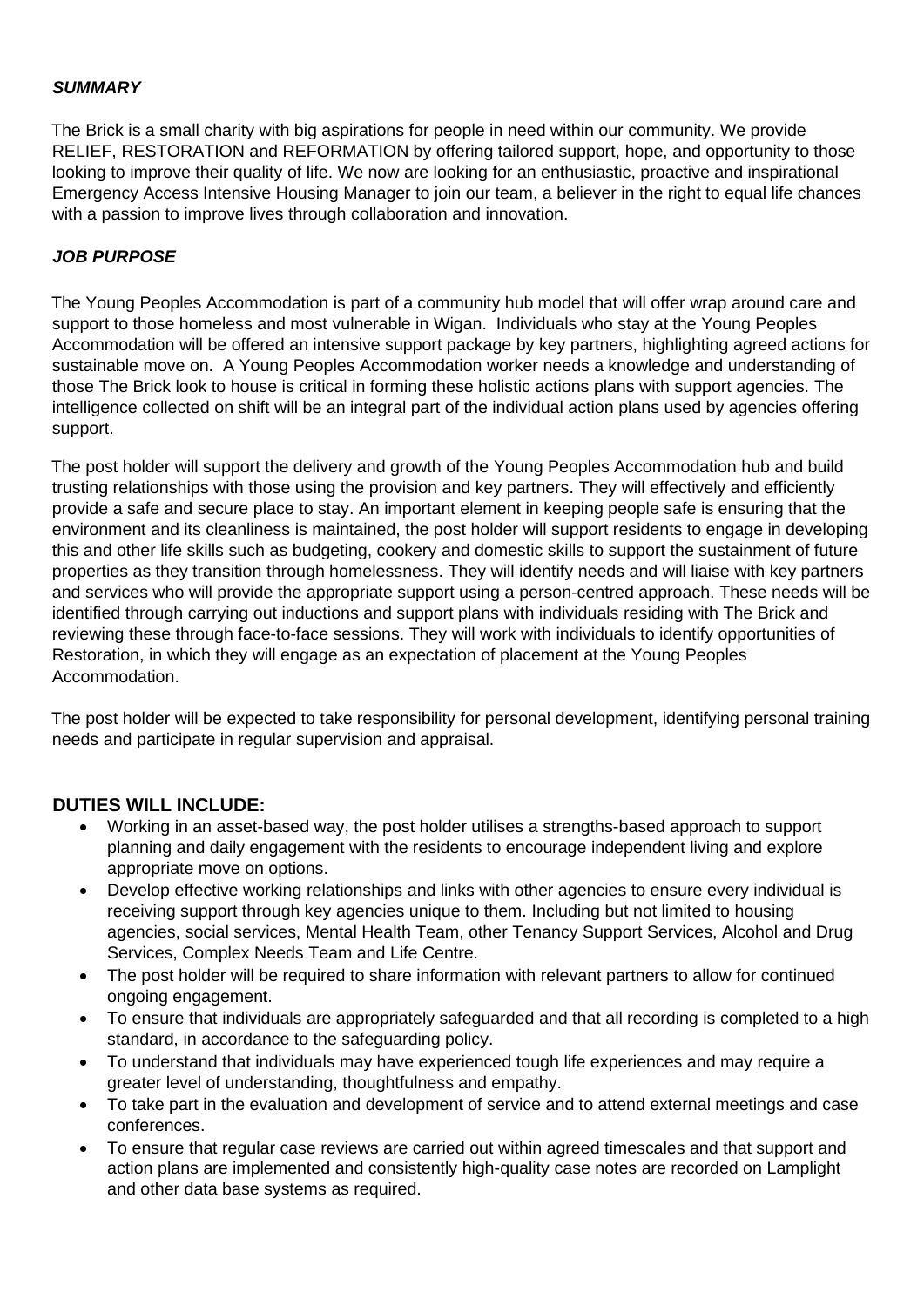- Ensuring Accurate handovers are completed between shifts.
- Adhere to The Brick Policies and Procedures at all times.
- Cover for other members of the team and division as necessary.
- Being proactive in reviewing and evaluating own performance and identifying and acting upon areas for improvement and development.
- Undertaking, as required, any other duties compatible with the level and nature of the post and/or reasonably required by more senior members of staff.
- Attend and participate in divisional and team meetings and other meetings as required.

### **QUALIFICATIONS AND SKILLS**

#### **Suitable candidate must have:**

- Ability to network, build enabling relationships and work effectively in a multi-agency context.
- Have an understanding of complex needs and experience of supporting those most vulnerable in order to assist key support delivery partners.
- An ability to communicate effectively both verbally and in writing (English) and to collate and evidence work/ outcomes using case management databases.
- A can-do attitude and willingness to undertake a varied workload.
- A resilient nature and the ability to handle challenging behaviour.
- Ability to show empathy with individuals while maintaining professional boundaries
- An understanding of the needs and challenges of those experiencing homelessness, including those who have support needs including drug, alcohol and mental health needs.
- An awareness of key public health messages relating to contagious and spreadable disease.

#### **PARTNERSHIP WORKING**

The Brick is committed to delivering Wigan Council's Deal approach and as such we are asking for applicants who adopt the 3 core behaviours being; positive, accountable and courageous. We are looking for innovation and creativity, The Brick is not afraid to do things differently and pilot new initiatives to trial and test new ideas.

#### **OTHER**

#### **Health and Safety**

In line with Health and Safety and Lone Working Policies, take reasonable care of personal health and safety and the health and safety of colleagues, mentors and service users and other persons who may be affected by acts and omissions.

Reporting any incidents and Safeguarding concerns in a timely and effective manner.

#### **Diversity**

Understand and implement The Brick's Equality and Diversity Policy

#### **Out of Hours**

You will be expected to undertake work in the evenings and weekends to ensure full delivery.

Be willing to undertake and assist in fundraising activities which may occur out of hours.

Promoting fundraising for the Charity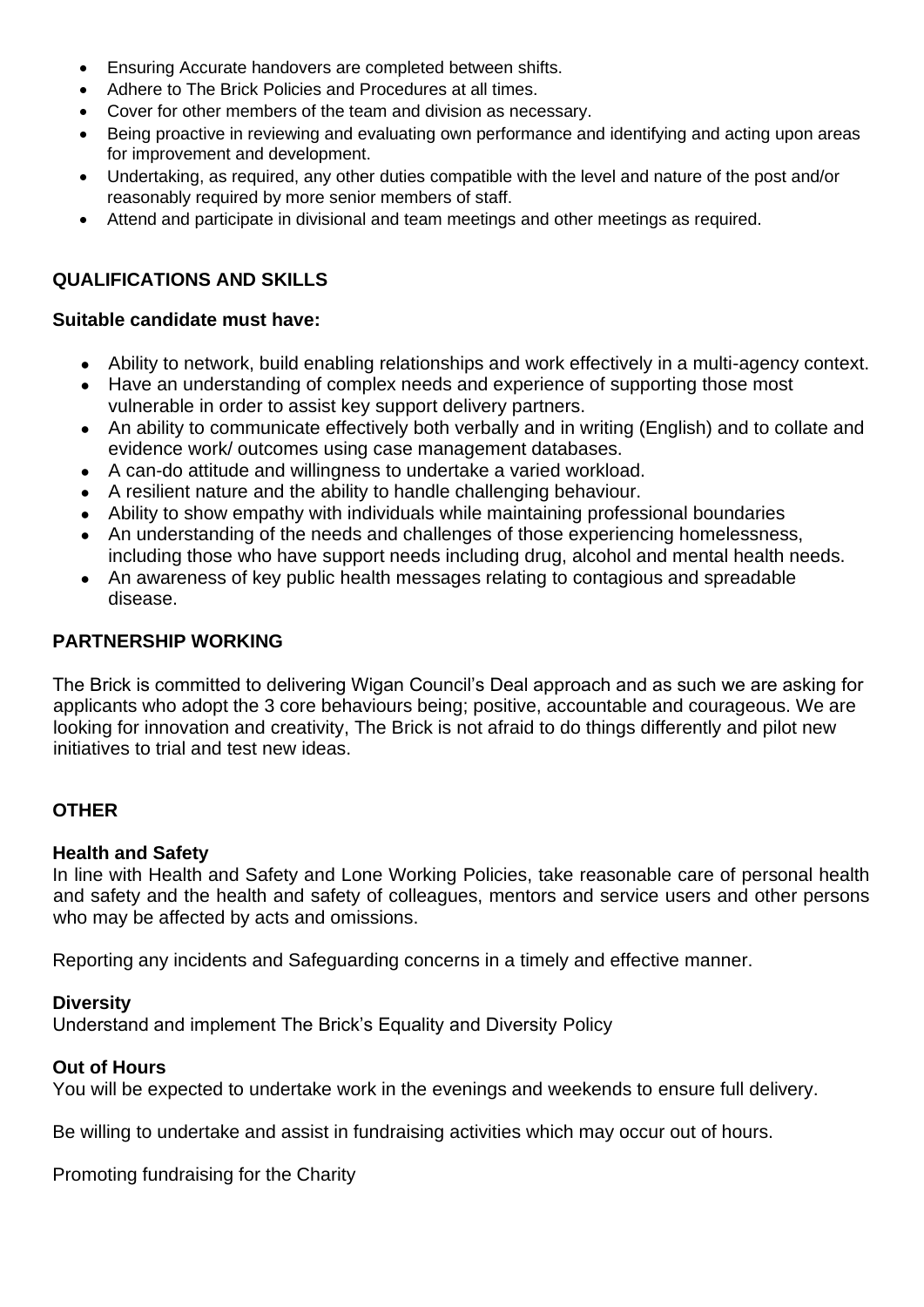#### **General**

To be responsible to The Young Persons Accommodation Team Lead.

#### **The post holder will be expected to:**

Perform any other duties consistent with the broad objectives of the post.

Participate in individual performance review and respond to agreed objectives.

Attend case management and managerial supervision as required.

Attend and be an active participant in team meetings, team training and other internal meetings etc.

Attend external meetings, forums, conferences, training etc. as required by Queen's Hall Action on Poverty.

Be aware of professional standards expected in the service, in terms of holistic person-centred delivery, required ongoing personal and professional development.

Maintain up-to-date knowledge of legislation, national and local policies, procedures, recommendations, and guidelines

Take responsibility for ensuring that legal obligations regarding information which is processed for both mentors and staff is kept accurate, confidential, secure and in line with the Data Protection Act (2018) and Confidentiality Policies.

Not abuse their official position for personal gain, to seek advantage of further private business or other interests in the course of their official duties.

To undertake other such duties consistent with the post, as jointly agreed between the post holder and Queen's Hall Action on Poverty

To at all times deliver the service in line with and adhere to the Policies and Procedures

To undertake other duties when required in order to aid in the smooth running of the Project.

To promote good communication within The Brick and the Charity as a whole.

To ensure good time management

Queen's Hall Action on Poverty are committed to the safeguarding and protection of all young people and adults, In line with our Safeguarding policies. We will carefully select, train and support all those with any responsibility within the Charity, in accordance with our rigorous recruitment and selection policies.

#### **Essential Desirable How to be Achieved** Degree, NVQ, appropriate qualification or a collective of 1 years' experience in relevant areas.  $\checkmark$ Application form and interview

## **PERSON SPECIFICATION**

**Outreach & Engagement Worker**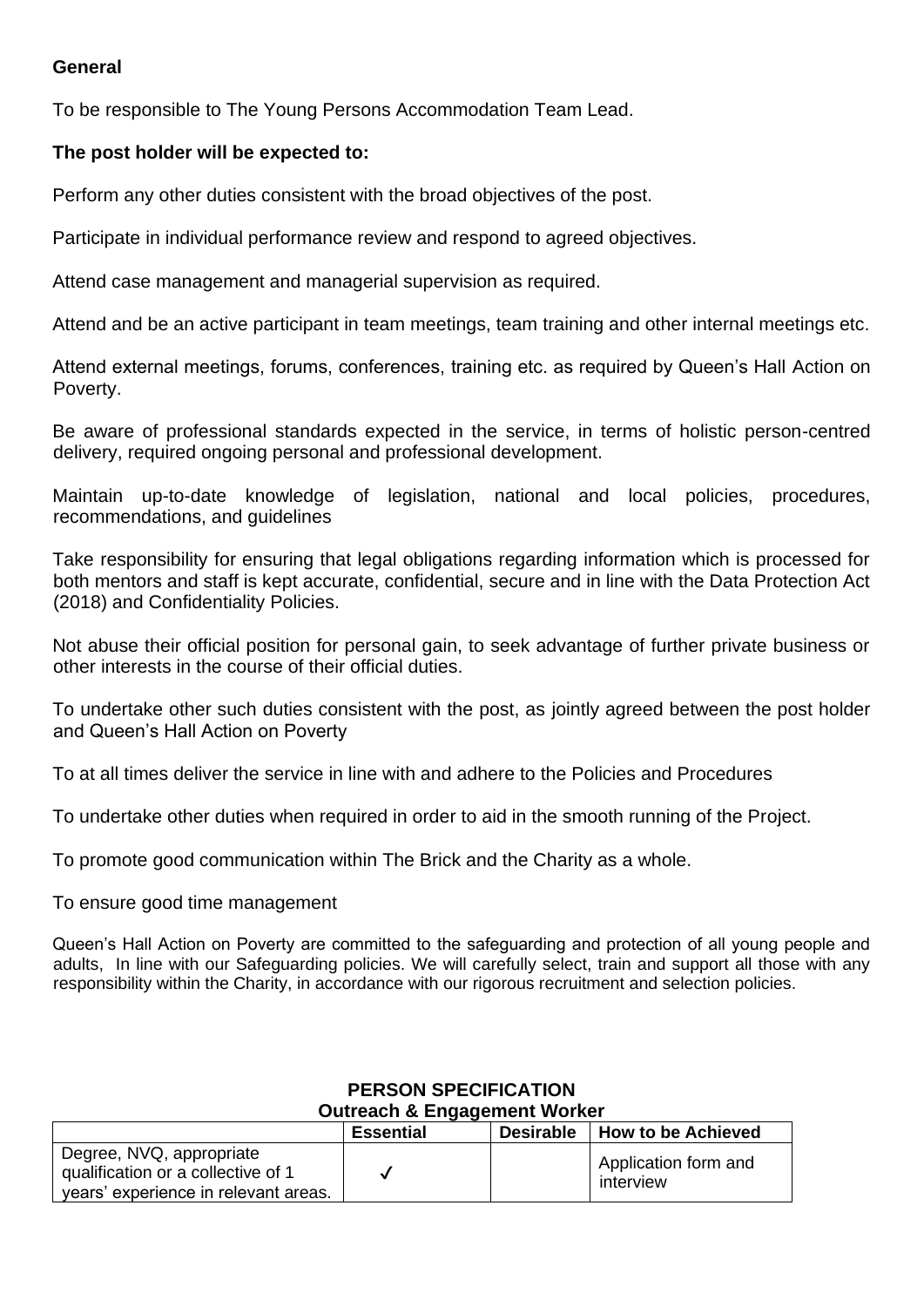| Knowledge of basic housing law<br>impacting on tenants in rented and<br>exempt accommodation                                                            | ✓            |              | Application form and<br>interview |
|---------------------------------------------------------------------------------------------------------------------------------------------------------|--------------|--------------|-----------------------------------|
| Knowledge of Welfare Benefits                                                                                                                           |              | $\checkmark$ | Application form and<br>interview |
| Understanding of the needs of<br>people with complex needs                                                                                              | $\checkmark$ |              | Application form and<br>interview |
| Knowledge of statutory provisions<br>and third sector support                                                                                           |              | $\checkmark$ | Application form and<br>interview |
| Knowledge of supported<br>accommodation                                                                                                                 |              | $\checkmark$ | Application form and<br>interview |
| Ability to ensure contract<br>requirements are met                                                                                                      | $\checkmark$ |              | Application form and<br>interview |
| Ability to work within tight deadlines                                                                                                                  | $\checkmark$ |              | Application form and<br>interview |
| Ability to work within a defined<br>budget                                                                                                              |              | $\checkmark$ | Application form and<br>interview |
| Understanding of personal budgets                                                                                                                       |              | ✓            | Application form and<br>interview |
| Possess excellent time<br>management skills                                                                                                             | $\checkmark$ |              | Application form and<br>interview |
| Ability to work on own and be self-<br>motivating whilst ensuring<br>maximum support is provided to<br>individuals and contract<br>requirements are met | ✓            |              | Application form and<br>interview |
| Possess necessary skills to<br>motivate rough sleepers                                                                                                  | ✓            |              | Application form and<br>interview |
| Proven evidence of Multi Agency<br>Working                                                                                                              | ✓            |              | Application form and<br>interview |
| Proven track record of using<br>initiative for the improvement of<br>services                                                                           | $\checkmark$ |              | Application form and<br>interview |
| Possess Computer/Information<br>technology skills                                                                                                       | $\checkmark$ |              | Application form and<br>interview |
| Current valid driving licence and<br>access to own vehicle                                                                                              | ✓            |              |                                   |

|                                        | <b>Essential</b> | <b>Desirable</b> | How to be achieved   |
|----------------------------------------|------------------|------------------|----------------------|
| A committed professional approach      | $\checkmark$     |                  | Application form and |
| to work                                |                  |                  | interview            |
| Able to communicate effectively in     |                  |                  | Application form and |
| writing and verbally                   | $\checkmark$     |                  | interview            |
| Evidence of the ability to work in a   |                  |                  |                      |
| pro-active manner and taking the       |                  |                  | Application form and |
| appropriate initiative to ensure       | $\checkmark$     |                  | interview            |
| services meet the demands of           |                  |                  |                      |
| Its customers                          |                  |                  |                      |
| Ensure that dignity is maintained to   |                  |                  | Application form and |
| all individuals we work with           |                  |                  | interview            |
| Ability to work as part of a committed | √                |                  | Application form and |
| team                                   |                  |                  | interview            |